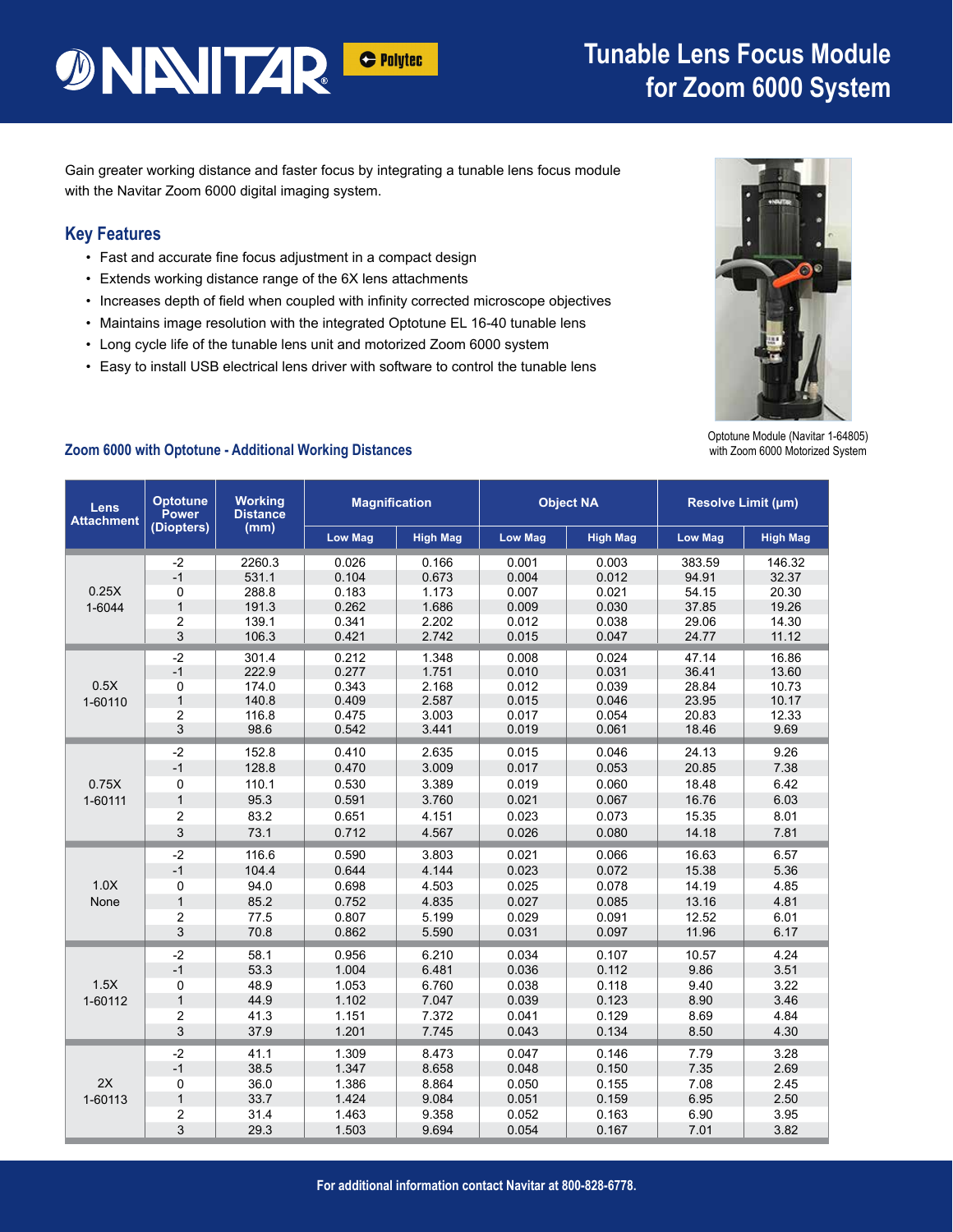# *DINNITAR*

#### **Zoom 6000 with Optotune and Navitar Objectives - Additional Working Distances**

| <b>Lens</b><br><b>Attachment</b> | <b>Optotune</b><br><b>Power</b><br>(Diopters) | <b>Working</b><br><b>Distance</b><br>(mm) | <b>Magnification</b> |                 | <b>Object NA</b> |                 | <b>Resolve Limit (um)</b> |                 | <b>Matching Pixel Size</b> |                 |
|----------------------------------|-----------------------------------------------|-------------------------------------------|----------------------|-----------------|------------------|-----------------|---------------------------|-----------------|----------------------------|-----------------|
|                                  |                                               |                                           | <b>Low Mag</b>       | <b>High Mag</b> | Low Mag          | <b>High Mag</b> | Low Mag                   | <b>High Mag</b> | Low Mag                    | <b>High Mag</b> |
| 4X<br>1-55075                    | $-2$                                          | 25                                        | 1.24                 | 8.07            | 0.043            | 0.126           | 8.29                      | 2.95            | 5.15                       | 11.91           |
|                                  | $-1$                                          | 22                                        | 1.31                 | 8.48            | 0.046            | 0.135           | 7.81                      | 2.56            | 5.10                       | 10.87           |
|                                  | 0                                             | 20                                        | 1.37                 | 8.86            | 0.049            | 0.145           | 7.45                      | 2.40            | 5.10                       | 10.64           |
|                                  | $\mathbf{1}$                                  | 17                                        | 1.43                 | 9.22            | 0.053            | 0.155           | 7.27                      | 2.52            | 5.21                       | 11.63           |
|                                  | 2                                             | 15                                        | 1.50                 | 9.58            | 0.056            | 0.166           | 7.19                      | 3.26            | 5.38                       | 15.63           |
|                                  | 3                                             | 13                                        | 1.56                 | 9.96            | 0.060            | 0.177           | 7.05                      | 3.24            | 5.49                       | 16.13           |
|                                  |                                               |                                           |                      |                 |                  |                 |                           |                 |                            |                 |
| 6X<br>1-55401                    | $-2$                                          | 27                                        | 2.11                 | 13.88           | 0.072            | 0.213           | 4.88                      | 1.85            | 5.15                       | 12.82           |
|                                  | $-1$                                          | 26                                        | 2.08                 | 13.53           | 0.213            | 0.214           | 4.91                      | 1.64            | 5.10                       | 11.11           |
|                                  | 0                                             | 25                                        | 2.05                 | 13.17           | 0.214            | 0.217           | 4.99                      | 1.62            | 5.10                       | 10.64           |
|                                  | $\mathbf{1}$                                  | 24                                        | 2.01                 | 12.82           | 0.217            | 0.219           | 5.28                      | 1.90            | 5.32                       | 12.19           |
|                                  | $\overline{2}$                                | 23                                        | 1.98                 | 12.50           | 0.219            | 0.221           | 5.61                      | 2.35            | 5.55                       | 14.71           |
|                                  | 3                                             | 21                                        | 1.95                 | 12.22           | 0.224            | 0.224           | 6.04                      | 2.73            | 5.88                       | 16.67           |